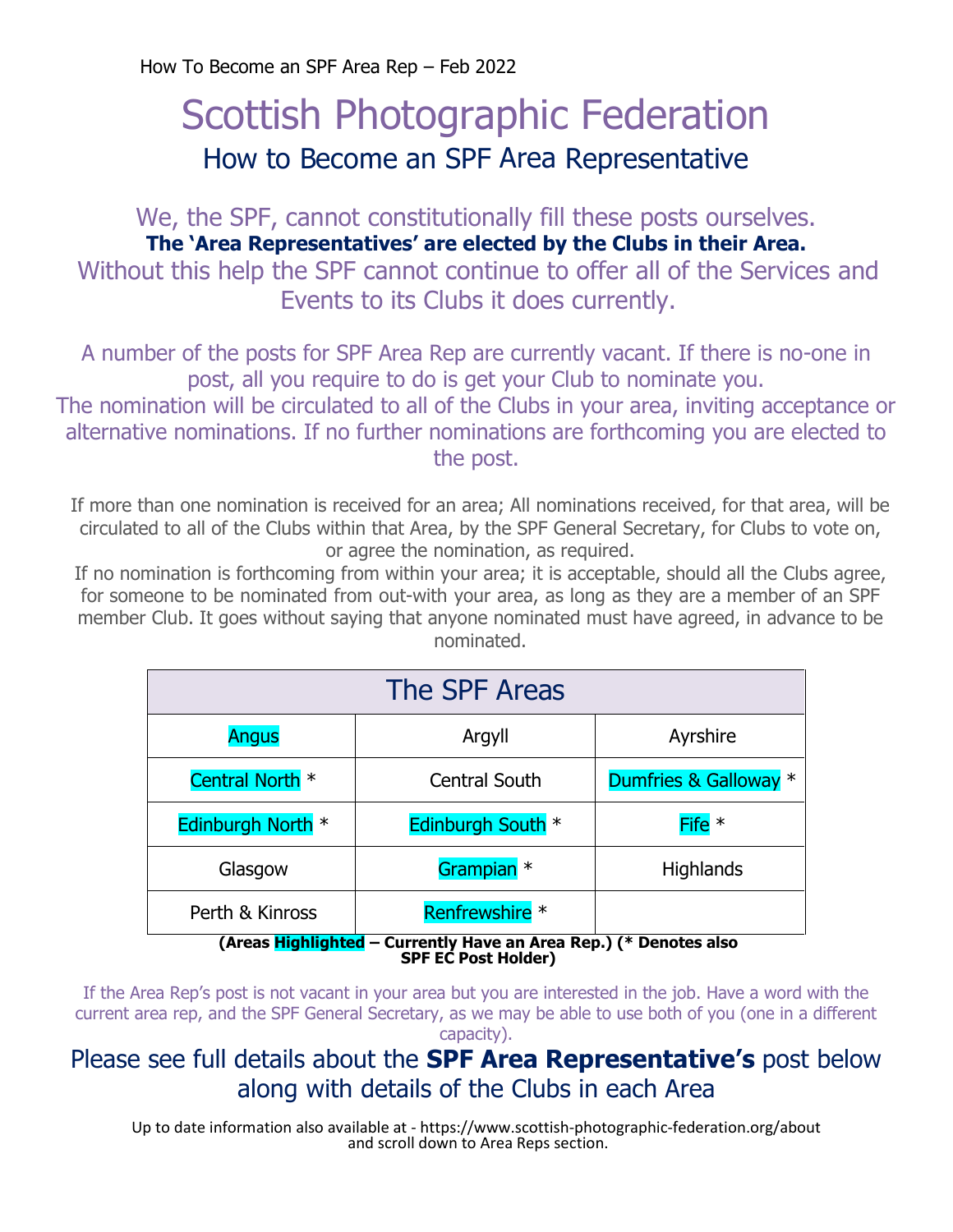**Why the Areas Were Formed** - A number of years ago, due to the large geographical spread of our SPF Member Clubs (currently 97); Scotland was divided, into 14 Areas, with each Area intended to have an Area Representative. This was introduced largely to aid communication between the SPF Executive and its Member Clubs; to give our Member Clubs a voice at our SPF Executive Meetings, as it was not practical, or economical, for all 94 Clubs to attend our SPF Executive Meetings.

Clubs nominate one of their Club Members, or support a nomination from another Club in their area. These Area Reps. are 'elected' to sit on the SPF Executive, as full voting members, and represent their Area Clubs' interests. Area Reps are there to assist in the flow of information between the Executive and the Clubs they represent.

**As an Area Rep** - As well as representing their clubs, Area Reps help reduce the burden of work carried out by the SPF Executive, and by carrying out the following tasks:

- 1. Area Reps should make themselves available to help man, and run SPF events. (Proficiency in emailing and most of the following is essential word/excel/digital file management) (This is mainly our two Championships annually). Without this help the SPF cannot continue to offer all of the Service it does currently.
- 2. Area Reps, as Collection and Return points for Print entries to various SPF Competitions has proved particularly useful, in saving postage costs, for Clubs in outlying areas. It is normally organised for prints to be handed over to the event organiser (or to another Exec Member en-route) for collection at a relevant SPF Exec. Meeting.
- 3. Area Reps can also help ensure that key information about SPF events and competitions is received by the appropriate committee members of their clubs.
- 4. During November all Reps should, in liaison with the SPF Treasurer or General Secretary, ensure that all Clubs are aware that their SPF & PLI fees are due and remind them to pay by the due date.
- 5. After every Club AGM the Area Rep should ensure that the current Club Secretary's full details (Name, Address, phone number & personal email address) for each Club are passed to the SPF General Secretary to ensure that the SPF database can be kept current and up to date. (Each Rep should therefore make sure that they are aware of their Club's AGM dates.)

**Area Reps** are expected to regularly attend SPF Executive Meetings (5 per year) and the SPF AGM. They have full voting rights, the same as all other Executive Members. Mileages are paid, at the current SPF rate (same rate as for Judges  $\&$ Lecturers) by the SPF Treasurer, for attendance at the SPF Executive Meetings and SPF AGM, and also as if you are required to 'help' at an SPF events/competitions. No expenses are paid by the SPF for visiting Clubs in your area.